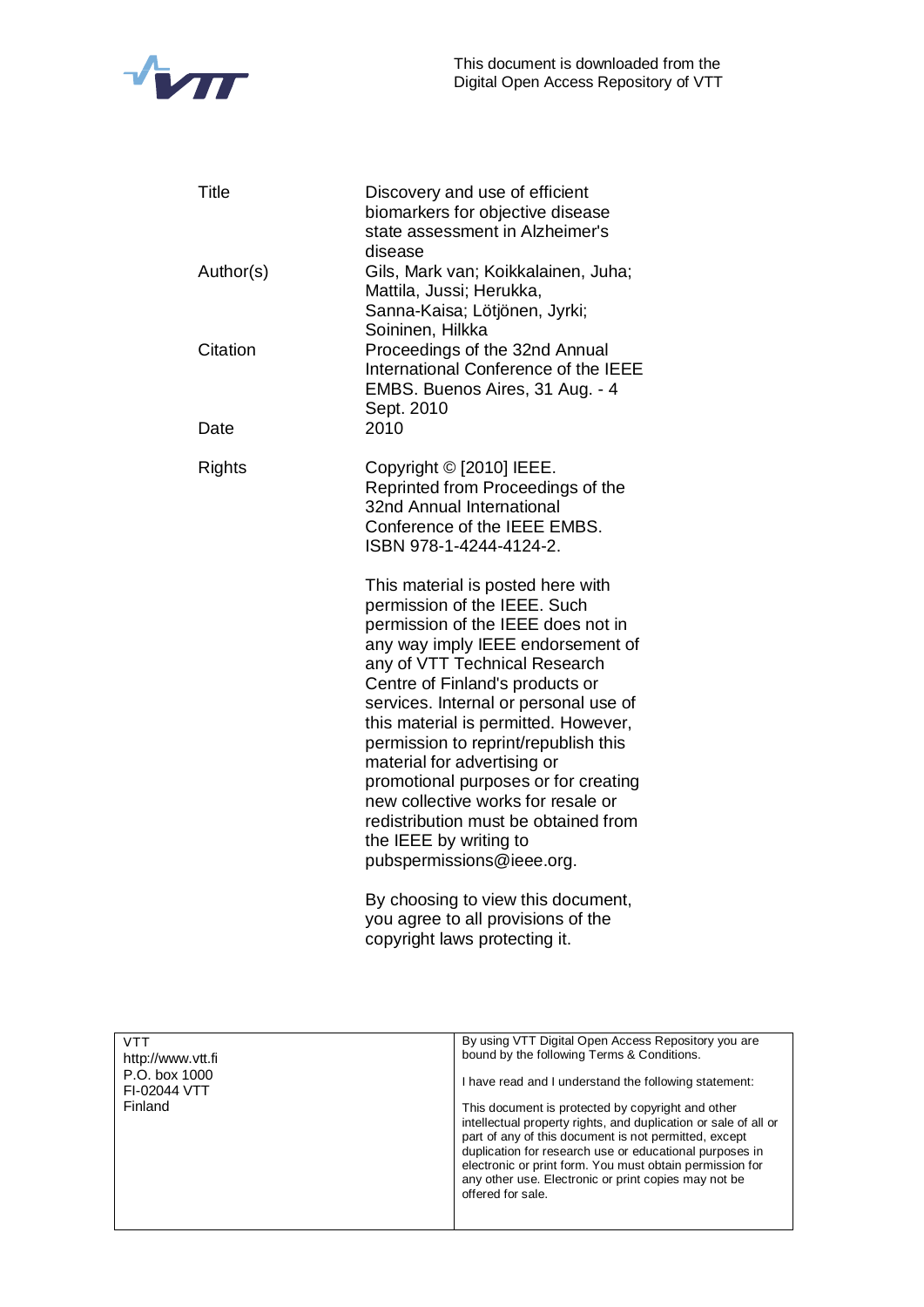# **Discovery and use of efficient biomarkers for objective disease state assessment in Alzheimer's disease**

Mark van Gils, *Member, IEEE*, Juha Koikkalainen, Jussi Mattila, Sanna-Kaisa Herukka, Jyrki Lötjönen, Hilkka Soininen and the Alzheimer's Disease Neuroimaging Initiative\*

*Abstract***— Objective and early detection of Alzheimer's disease (AD) is a demanding problem requiring consideration of many-modal observations. Potentially, many features could be used to discern between people without AD and those at different stages of the disease. Such features include results from cognitive and memory tests, imaging (MRI, PET) results, cerebral spine fluid data, blood markers etc. However, in order to define an efficient and limited set of features that can be employed in classifiers requires mining of data from many patient cases. In this study we used two databases, ADNI and Kuopio L-MCI, to investigate the relative importance of features and their combinations. Optimal feature combinations are to be used in a Clinical Decision Support System that is to be used in clinical AD diagnosis practice.**

#### I. INTRODUCTION

ementia causes long and oppressive suffering to D ementia causes long and oppressive suffering to patients and their relatives and imposes enormous costs on society. About 25 million people suffered from dementia in 2000. As a 4-fold increase of this number is expected by 2050. Alzheimer's disease (AD) covers 60-70% of all dementia cases. No cure for AD exists, and effective and reliable early diagnostic techniques are lacking. Early diagnosis and progress monitoring of AD is a central part of treatment once future drugs and prevention strategies become available. There is a strong indication that several different biomarkers provide a reliable and early indication of AD prior to its major clinical signs. However, it is not known which combinations of biomarkers/features are optimal for detection at different disease stages. Many research initiatives to address this problem are ongoing world-wide. For example, many research efforts are done centered around the ADNI initiative [1,2].

The study is part of the EU co-funded project PredictAD (www.predictad.eu). The objective of this part of the study is 1) to find the best combination of biomarkers for AD diagnostics from heterogeneous data (imaging, electrophysiology, molecular level, clinical tests, demographics) and 2) to develop clinically useful tools integrating the optimal biomarker results. The basis for this is formed by the consortium's large databases.

 This paper reports first results regarding identification of efficient biomarker sets containing information related to AD diagnosis. Measures of efficiency are accuracy for detecting AD and correspondence measures with severity of AD. Of special interest is detection of the early phase of the disease, manifested in mild-cognitive impairment (MCI).

The optimal combination of biomarkers may vary between populations and there is thus a need for personalization. Also, different biomarkers may have different roles during different stages of the disease, thereby making the composition of the optimal set variable with progression of the disease.

The efficient combinations of biomarkers are eventually used in a tool for clinical use by the healthcare professionals – it allows review of all different measurements performed for a specific patient and shows the classification result together with the possibility to explore the influence the different biomarkers have on the classification result.

This paper is structured as follows. The Methods section gives a short description of the databases and analysis methods are described that are used to select and assess the suitability of different variables to separate between disease states. In Section III, results of these methods as applied to respectively ADNI and L-MCI data are presented. Finally, the results and their implications are discussed and continuing steps are outlined.

## II. METHODS

### *A. Data sets*

Data from two sources have been used: the publicly available ADNI database and data obtained from the Kuopio L-MCI study as provided by University of Eastern Finland.

#### *ADNI data cohort*

The ADNI database [1] contains many-modal patient data from AD diagnosed as well as healthy control cases. Data exist from eight studies (screening, baseline, and

Manuscript received April 23, 2010. This work was supported by the European Commission under the  $7<sup>th</sup>$  Framework Programme (FP7-224328 – PredictAD). The Foundation for the National Institutes of Health (www.fnih.org) coordinates the private sector participation of the \$60 million ADNI public-private partnership that was begun by the National Institute on Aging (NIA) and supported by the National Institutes of Health, a detailed list of sponsors can be found at www.loni.ucla.edu/ADNI .

Mark van Gils, Juha Koikkalainen, Jussi Mattila and Jyrki Lötjönen are with VTT Technical Research Centre of Finland, Tampere, Finland (e-mail: firstname.lastname@vtt.fi ).

Sanna-Kaisa Herukka and Hilkka Soininen are with the Neurology Department, University of Eastern Finland, Kuopio, Finland (e-mail: firstname.lastname@uef.fi)

<sup>\*</sup> Data used in the preparation of this article were obtained from the Alzheimer's Disease Neuroimaging Initiative (ADNI) database (www.loni.ucla.edu\ADNI). As such, the investigators within the ADNI contributed to the design and implementation of ADNI and/or provided data but did not participate in analysis or writing of this report. ADNI investigators are listed at the abovementioned website.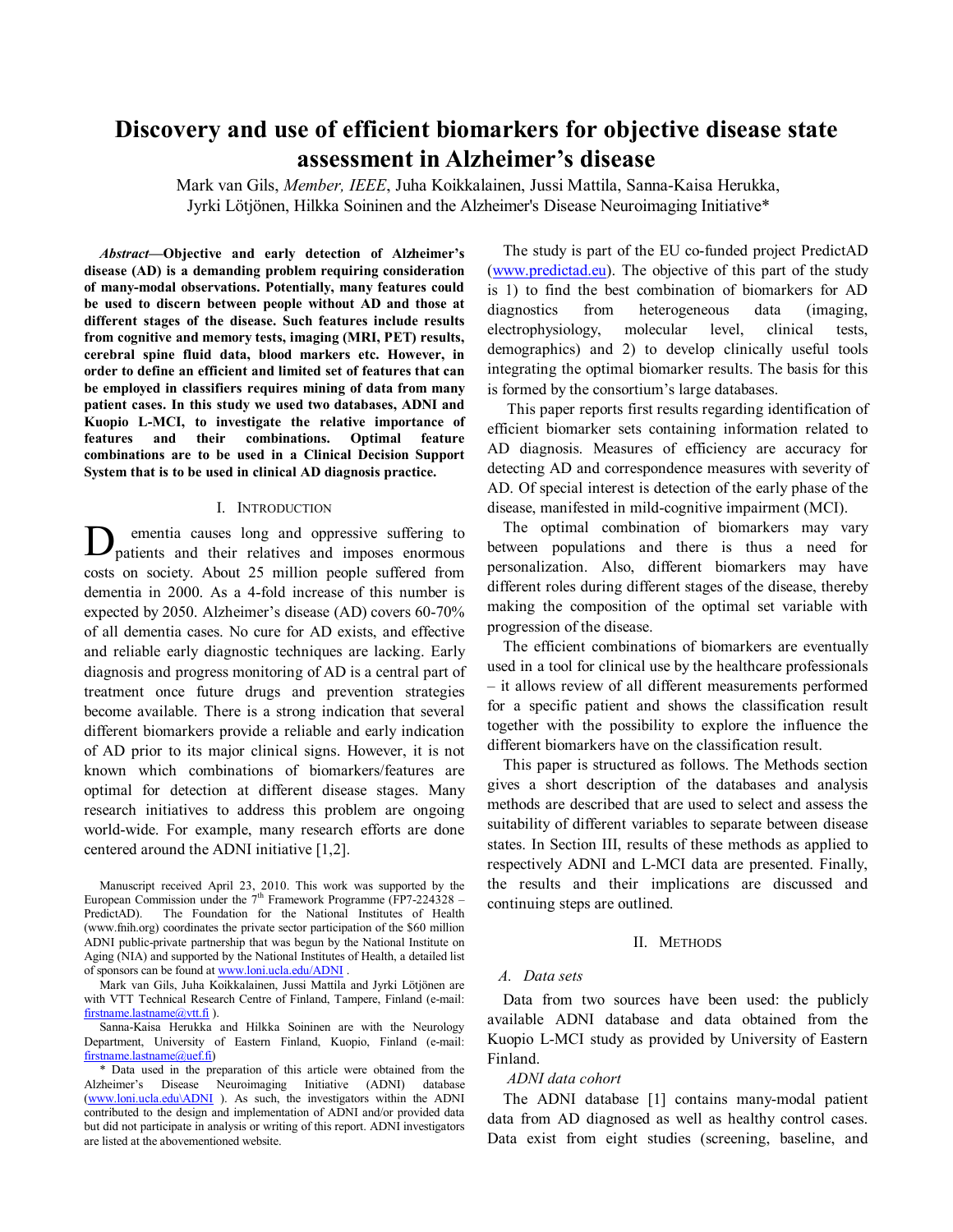follow-ups at months 6, 12, 18, 24, 30 and 36). In total 505 features divided over 17 categories were used (Table 1).

| <b>TABLEI</b>                                  |     |  |  |
|------------------------------------------------|-----|--|--|
| CATEGORIES AND NUMBER OF FEATURES IN ADNI DATA |     |  |  |
| Demographic Information                        | 16  |  |  |
| Medical History                                | 19  |  |  |
| Diagnostic Summary                             | 28  |  |  |
| Diagnosis and Symptoms Checklist               | 28  |  |  |
| <b>Baseline Changes</b>                        | 16  |  |  |
| Alzheimer Disease Assessment Scale(ADAS)       | 23  |  |  |
| Apolipoprotein E risk gene (ApoE)              | 3   |  |  |
| Clinical Dementia Rating (CDR)                 | 7   |  |  |
| Cerebrospinal Fluid (CSF)                      | 4   |  |  |
| Function Assessment Questionnaire (FAQ)        |     |  |  |
| Geriatric Depression Scale (GDS)               | 17  |  |  |
| Modified Hachinski (MH)                        | 17  |  |  |
| Mini-Mental State Exam (MMSE)                  | 31  |  |  |
| Magnetic Resonance Imaging (MRI)               | 136 |  |  |
| Molecular Tests                                |     |  |  |
| Neuropsychological Battery (NB)                |     |  |  |
| Neuropsychiatric Inventory Questionnaire (NIQ) |     |  |  |
| Positron Emission Tomography (PET)             |     |  |  |

At baseline the number of cases was 821: 343 (42%) female and 478 (58%) male. This includes 229 healthy control cases, 402 with MCI and 190 cases with AD. The MCI cases can be subdivided further into 281 stable MCI cases (S-MCI, those with mild-cognitive impairment that do not further develop into AD) and 121 progressive MCI (P-MCI) cases that did develop into AD. Mean age at baseline was 74.9 years (standard deviation 6.9 year.)

For follow-up data, the number of available cases decreases as data is still being collected and obvious dropout exists in longitudinal studies. The numbers of cases are: 818 (after 6 months), 811 (12 months), 725 (18 months), 446 (24 months), 121 (30 months), and 48(36 months).

#### *Kuopio L-MCI data cohort*

This data is collected from a prospective longitudinal study where healthy-to-AD converters are known. The data include MRI data, blood tests and clinical data. The followup time has been up to 5 years. Table 2 gives an overview.

At baseline the number of cases was 977 (of which 589 (60%) female and 388 (40%) male). This is distributed as 687 healthy control cases, 249 with MCI and 77 cases with AD. Mean age at baseline was 68.9 years with a standard deviation of 5.0 year. The MCI cases were subdivided further into 176 stable S-MCI cases and 73 P-MCI. Again, in follow-ups this number decreases (861 cases in1st followup, 136 in  $2<sup>nd</sup>$ , 109 in  $3<sup>rd</sup>$  and 38 cases in  $4<sup>th</sup>$  follow-up).

| <b>TABLE II</b>                                 |                |
|-------------------------------------------------|----------------|
| CATEGORIES AND NUMBER OF FEATURES IN L-MCI DATA |                |
| Basic datarecord information                    | 15             |
| Diagnostic Summary                              | 17             |
| Demographic Information                         | 9              |
| Medical History                                 | 68             |
| <b>Concurrent Medications</b>                   | 36             |
| Apolipoprotein E risk gene (ApoE)               | 8              |
| Cerebrospinal Fluid (CSF)                       | $\overline{4}$ |
| Vital Signs                                     | 9              |
| Magnetic Resonance Imaging (MRI)                | 59             |
| Geriatric Depression Scale (GDS)                | $\mathbf{1}$   |
| Heaton Visual Retention Test (HVRT)             | 13             |
| Wechsler Memory Scale (WMS)                     | 5              |
| <b>Buschke Memory Test (BMT)</b>                | 19             |
| Activities of daily living inventory (ADCS-     | 1              |
| ADL)                                            |                |
| Mini-Mental State Exam (MMSE)                   | 19             |
| <b>CERAD</b><br>neuropsychological<br>battery   | 67             |
| (CERAD)                                         |                |
| Trail Making Test (TMT)                         | 11             |
| Clock Drawing Test (CDT)                        | 9              |
| Wechsler Adult Intelligence Scale (WAIS-R)      | $\overline{3}$ |
| <b>Blessed Test (BT)</b>                        | 27             |
| Short Portable Mental Status Questionnaire      | 11             |
| (SPMSQ)                                         |                |
| Clinical Dementia Rating (CDR)                  | 8              |
| Scent Recognition (SR)                          | 33             |
| Beck Depression Inventory (BDI)                 | 22             |
| Stroop Test (ST)                                | 6              |

#### *B. Analysis methods for defining sets of features*

The above described data have been compiled into one common SQL database that can be queried using a dedicated software tool that allows exploration as well as exporting of parts of interest for direct use in data processing software. For data processing, the latest versions of Matlab (The Mathworks Inc., Natick MA), SPSS (SPSS Inc, Chicago IL), Microsoft Excel (Microsoft, Redmond WA) and in-house developed software utilities were used.

Initial statistical analysis included pairwise comparison tests of feature values in different subject groups to assess potential usefulness of features. Different types of data (scalar, ordinal, nominal) require different statistical tests. For scalar and ordinal features, first the Kolmogorov-Smirnov test was used to study if the features are normally distributed. Based on this, either as a t-test or Wilcoxon test was used to compare between different subject groups. The Chi-square goodness-of-fit test was used for comparisons of the nominal features. A significance level of 0.01 was considered as statistically significant. As in this phase the purpose is to explore potentially useful features and not do formal hypothesis testing, no corrections for multiple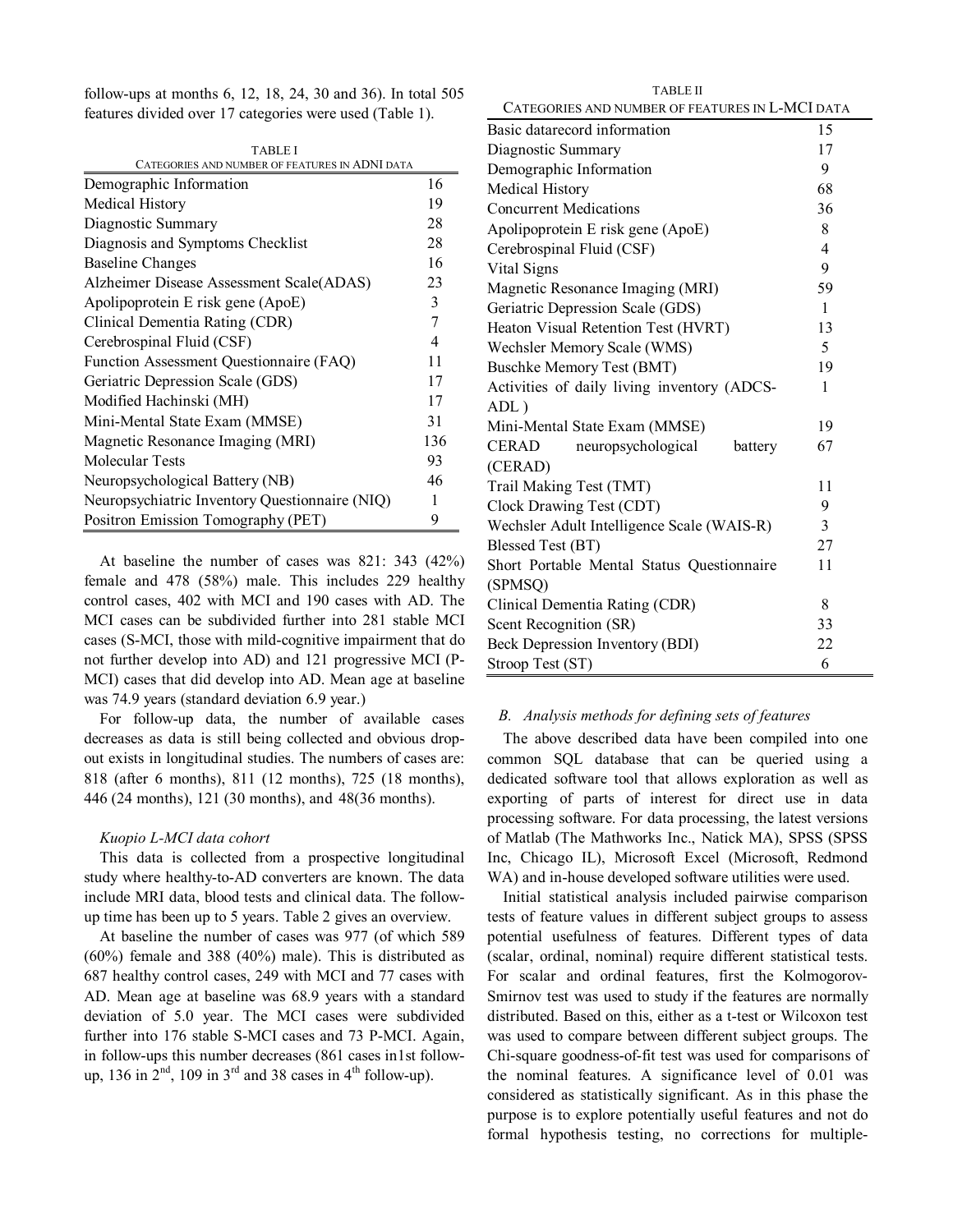testing (such as Bonferroni) were done.

The aim was to find a limited-sized subset of features that can be used in an accurate and generally useful classifier. Three feature selection methods were employed: forward selection, backward selection, and stepwise selection. Forward selection starts with a one-('best')-feature classifier and subsequently adds features; the backward selection approach initially uses all features and then removes features which affect classification performance the least; and stepwise selection is a combination of these two in turns: after removing *n* features, *m* features are added to the feature set. This helps to avoid the so-called 'nesting' issue that is possible in the forward and backward approaches in which features, once added or removed, can not be changed anymore – possibly leading to sub-optimal feature sets. The feature selection procedures produce a set of feature combinations, which are then tested using a separate test set, and the combination producing the best performance is selected.

Prior to the analysis, a validation set was selected by randomly selecting 20% of the subjects. This set was used only at the end in evaluating the final performance of the feature selection and classification.

Two criteria were tested to select the features added/removed. The first criterion was the classification error on a test set (separate from the training set). The feature set producing the lowest classification error was elected for further consideration. The second criterion was so-called minimal-redundancy-maximal-relevance criterion (mRmR) [3]. Its objective is to maximize features dependencies on the class and, at the same time, to minimize the redundancy of the features in the analysis (to not include the same information multiple times in the analysis).

As classification method to assess the performances of different feature sets the support vector machine classifier (SVM) paradigm was used (using libSVM Matlab toolbox, http://www.csie.ntu.edu.tw/~cjlin/libsvm/, [4]). Radial basis functions were used and the parameters were optimized by iterating different values.

For performance assessment, a multi-classifier approach was used. In total 50 optimal feature sets were searched and 50 classifiers were trained using different training and test sets. The 50 training and test sets were obtained by randomly dividing the dataset 50 times so that 75% of the subjects were in the training set and 25% in the test set. The training set was used to compute the mRmR criterion and to train the classifiers. The test set was used to compute the classification error that was then used to select the optimal number of features. After the optimal feature sets were obtained for each data set, the classifiers were trained and then applied to the validation set. Finally, a voting rule was applied to the classifications of all the classifiers, giving the final classification result.

Since a large portion of the data is not yet available in its final form for the L-MCI data (not all MRI features, metabolomics/protoeomics etc are available yet), a similar detailed classification/performance analysis is feasible only when these data become available. To get an idea of the potential performance of the set though, linear models were developed using the features available and using a stepwise feature selection algorithm. An assessment of the performance was then made using a separate validation set (containing 20% of the original data). The history of the performance increase during the stepwise selection process was examined and it was explored which features are deemed the most important in a linear model – which, although not giving optimal classification performance, gives a good indication of which features are important.

## III. RESULTS

## *A. Feature set analysis*

The separate testing results of individual features showed that approximately 30% of both the ADNI and the L-MCI features are potentially useful for this task as they have very significantly  $(p<0.001)$  different values for different disease groups. Some overall indications for the usefulness of different features:

- Age is significantly different between the different groups, but not between P-MCI and S-MCI
- Apolipoprotein E risk gene (ApoE) variables are significantly different for all comparisons
- CSF variables are different between the groups, but not between controls and S-MCI
- Level and duration of education seem especially useful to separate between control and MCI (but not between S-MCI and P-MCI)
- Estrogen usage duration differs for the different groups, but not between P-MCI and S-MCI
- Many MRI features are significantly different for all the tests, especially hippocampus and enthorinal-cortex volume related features
- Geriatric dementia scale did not show differences between groups
- Cognitive and memory tests, such as Wechsler memory scale, Heaton visual retention, Buschke memory, MMSE, CERAD, Clock drawing, Trail making and Blessed and Short Portable tests results differ between different groups, but not between P-MCI and S-MCI

As example, classification results for a SVM classifier using classification error as criterion in stepwise selection for different feature groups in ADNI data are shown in Table III.